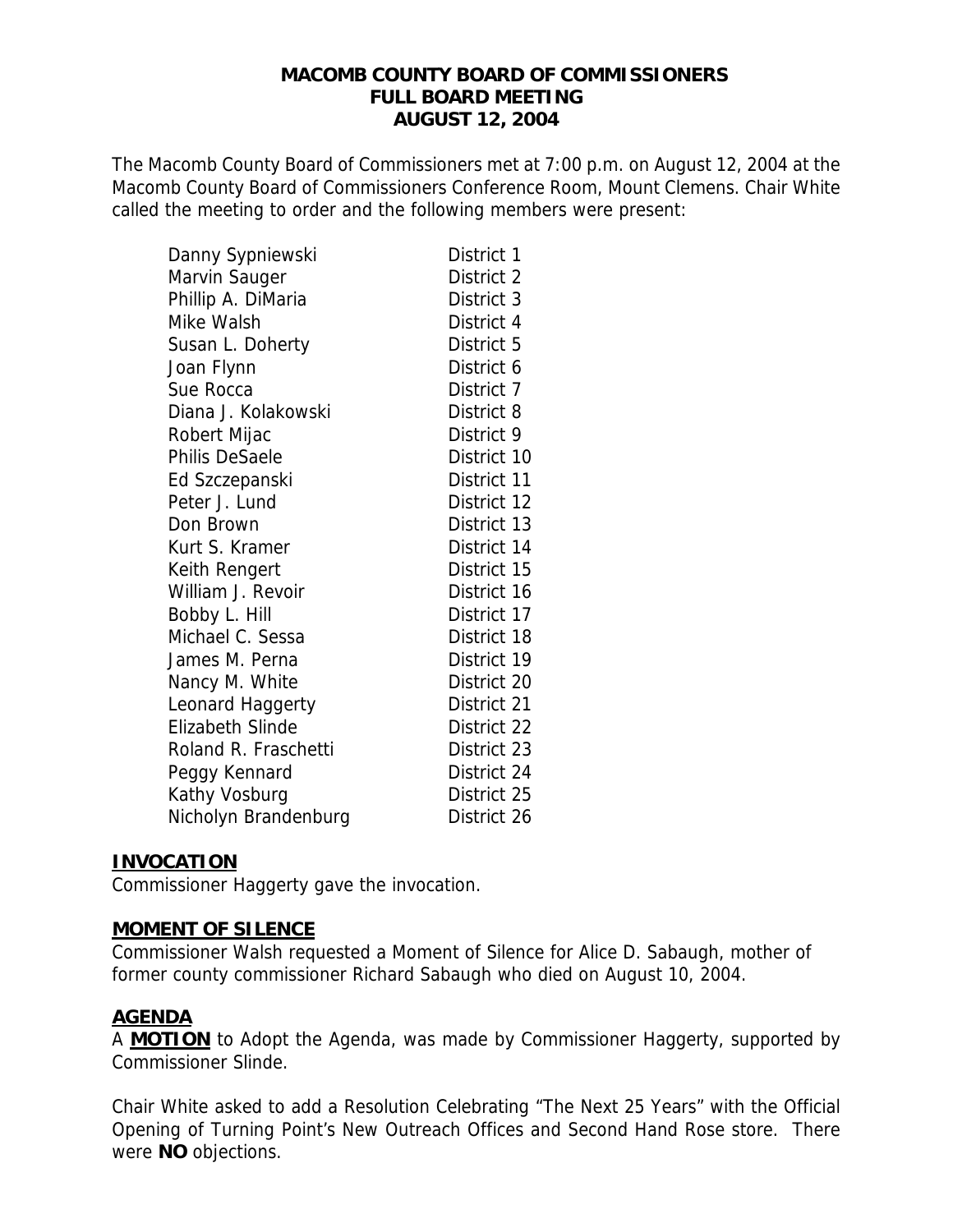### **THE MOTION CARRIED.**

### **MINUTES**

A **MOTION** to Approve the Minutes dated July 15, 2004 was made by Commissioner Haggerty, supported by Commissioner Walsh, and the **MOTION CARRIED.**

### **PRESENTATION**

Commissioner Hill presented a Resolution to Kathy Bennett Commending her as owner and founder of Kathy & Company More Than Hair on the Occasion of their 25<sup>th</sup> Anniversary.

#### **PUBLIC PARTICIPATION**

### **Gregory Murray, 62 Rathbone, Mt. Clemens**

On behalf of the Macomb County Ministerial Alliance thanked the commissioners who attended the 1<sup>st</sup> Annual Diversity Symposium at Macomb County Community College.

### **James Goldwater 19346 Brandt, Roseville**

Congratulated those commissioners who were successful in the primary. Spoke regarding our judicial system and politics as well as the past problems in the Roseville Public School System.

### **Henry Brown, 39476 Roslyn, Sterling Heights**

#### **James Sergeant, 17719 Winsome Road, Fraser**

Both requested the support of the board for the appointment to the Veterans Affairs Commission being voted on tonight.

### **MOMENT OF PERSONAL PRIVILEGE**

Chair White introduced Phil Frame, Marketing and Media Relations Coordinator.

### **COMMITTEE REPORTS:**

### **COMMUNITY SERVICES COMMITTEE – August 5, 2004**

The Clerk read the recommendations from the Community Services Committee and a **MOTION** was made by Chairperson Kennard, supported by Vice-Chairperson Brandenburg, to adopt the committee recommendations.

- 1. AUTHORIZE MACOMB MSU EXTENSION SERVICE TO ACCEPT THE CONTRACT AGREEMENT WITH THE FAMILY INDEPENDENCE AGENCY/YOUTH MENTOR PROGRAM FOR \$45,000 FROM OCTOBER 1, 2004 THROUGH SEPTEMBER 30, 2005.
- 2. AUTHORIZE MACOMB MSU EXTENSION TO RECEIVE \$27,200 FROM THE MICHIGAN DEPARTMENT OF COMMUNITY HEALTH ON BEHALF OF MACOMB COUNTY TO IMPLEMENT RENEWAL OF PROJECT FRESH FROM JUNE 1, 2004 THROUGH OCTOBER 31, 2004.

### **THE MOTION CARRIED.**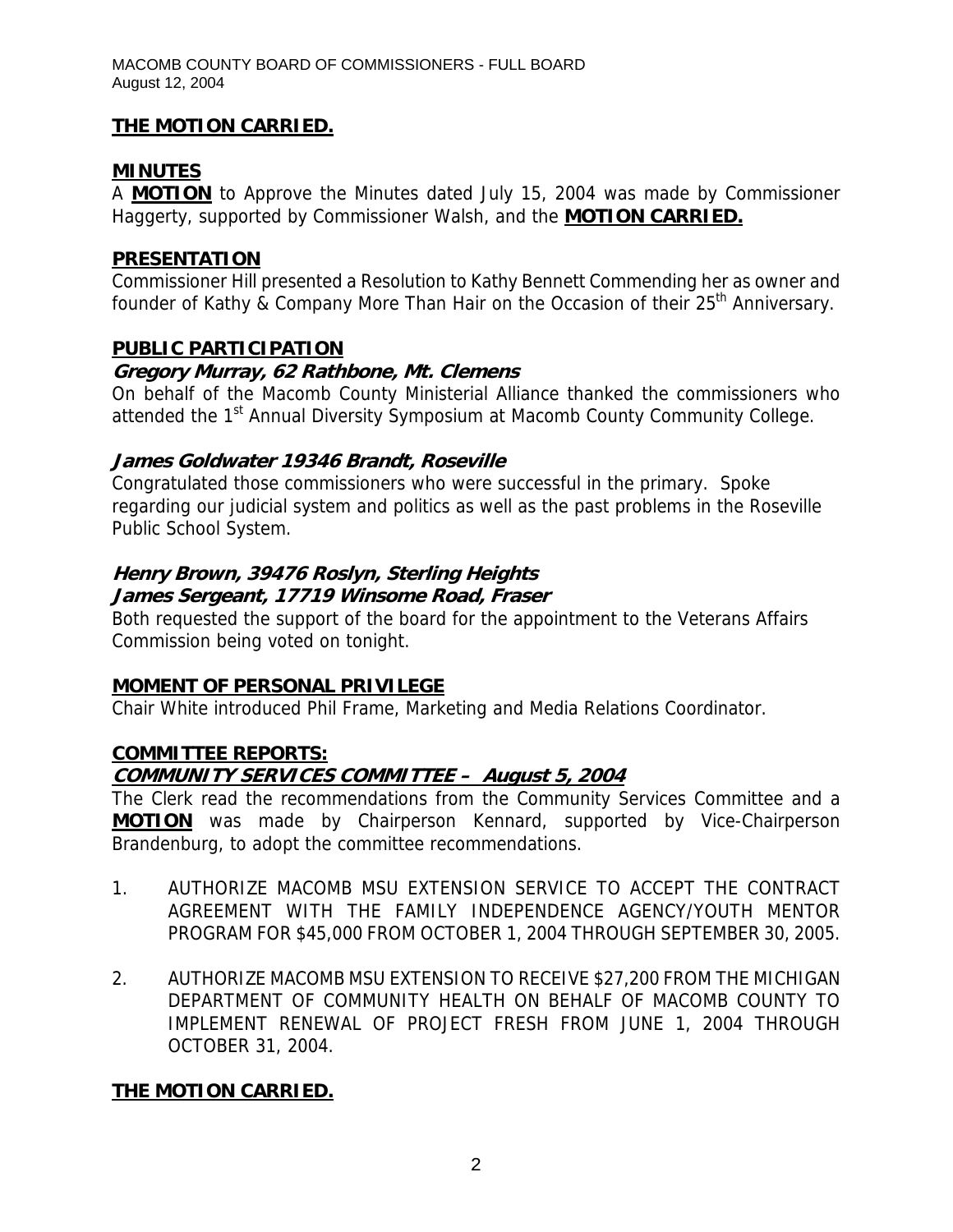### **SENIOR CITIZENS COMMITTEE – August 5, 2004**

The Clerk read the recommendations from the Senior Citizens Committee and a **MOTION** was made by Chairperson Flynn, supported by Vice-Chairperson Rocca, to adopt the committee recommendations.

- 1. APPROVE ACCEPTANCE OF \$300.00 DONATION FROM FORD UAW/VISTEON TO ADULT DAY SERVICES FOR 2004 CAREGIVER INSTITUTE SERIES. MONIES WILL BE DESIGNATED FOR PURCHASE OF TEACHING/EDUCATIONAL SUPPLIES FOR DEMENTIA TRAINING. NO ADDITIONAL DOLLARS WILL BE REQUIRED FROM COUNTY FUNDS.
- 2. APPROVE ACCEPTANCE OF ADDITIONAL \$2,000.00 FUNDING FROM AREA AGENCY ON AGING 1-B FOR LEGAL ASSISTANCE PROGRAM TO BE DESIGNATED FOR EDUCATIONAL/TRAINING PURPOSES.

### **THE MOTION CARRIED.**

### **OPERATIONAL SERVICES COMMITTEE – August 6, 2004**

The Clerk read the recommendations from the Operational Services Committee and a **MOTION** was made by Chairperson Rengert, supported by Vice-Chairperson Sauger, to adopt the committee recommendations.

1. AUTHORIZE PAYMENT FOR THE WORK PERFORMED AS FOLLOWS:

| <b>CLEMENS CENTER</b><br>SITE RENOVATIONS   |      | <b>JAMES DeBARD</b><br>ARCHITECTS | 6.874.00<br>\$ |
|---------------------------------------------|------|-----------------------------------|----------------|
| JAIL-EMERGENCY<br>POWER RENOVATIONS         |      | GILLIS ELECTRIC,<br>INC.          | 12,609.00      |
| <b>JUVENILE JUSTICE</b><br><b>CENTER</b>    | INC. | <b>WAKELY ASSOCIATES.</b>         | 4,548.65       |
| <b>MARTHA T. BERRY</b><br><b>RENOVATION</b> |      | ELLISDON MICHIGAN.<br>INC.        | 257,084.47     |
| NEW PUBLIC WORKS<br><b>BUILDING</b>         |      | <b>WAKELY ASSOCIATES,</b><br>INC. | 21,000.00      |

FURTHER, FUNDS ARE AVAILABLE IN THE CAPITAL BUDGET.

2. CONCUR WITH THE FLEET MANAGER AND APPROVE THE PURCHASE OF NINE 2005 FORD CROWN VICTORIA POLICE INTERCEPTORS FOR THE SHERIFF'S DEPARTMENT TO THE LOWEST RESPONSIBLE BIDDER, SIGNATURE FORD, PERRY, MICHIGAN, I N THE AMOUNT OF \$175,635.00; FUNDS ARE AVAILABLE FROM THE 2004 VEHICLE ACCOUNT.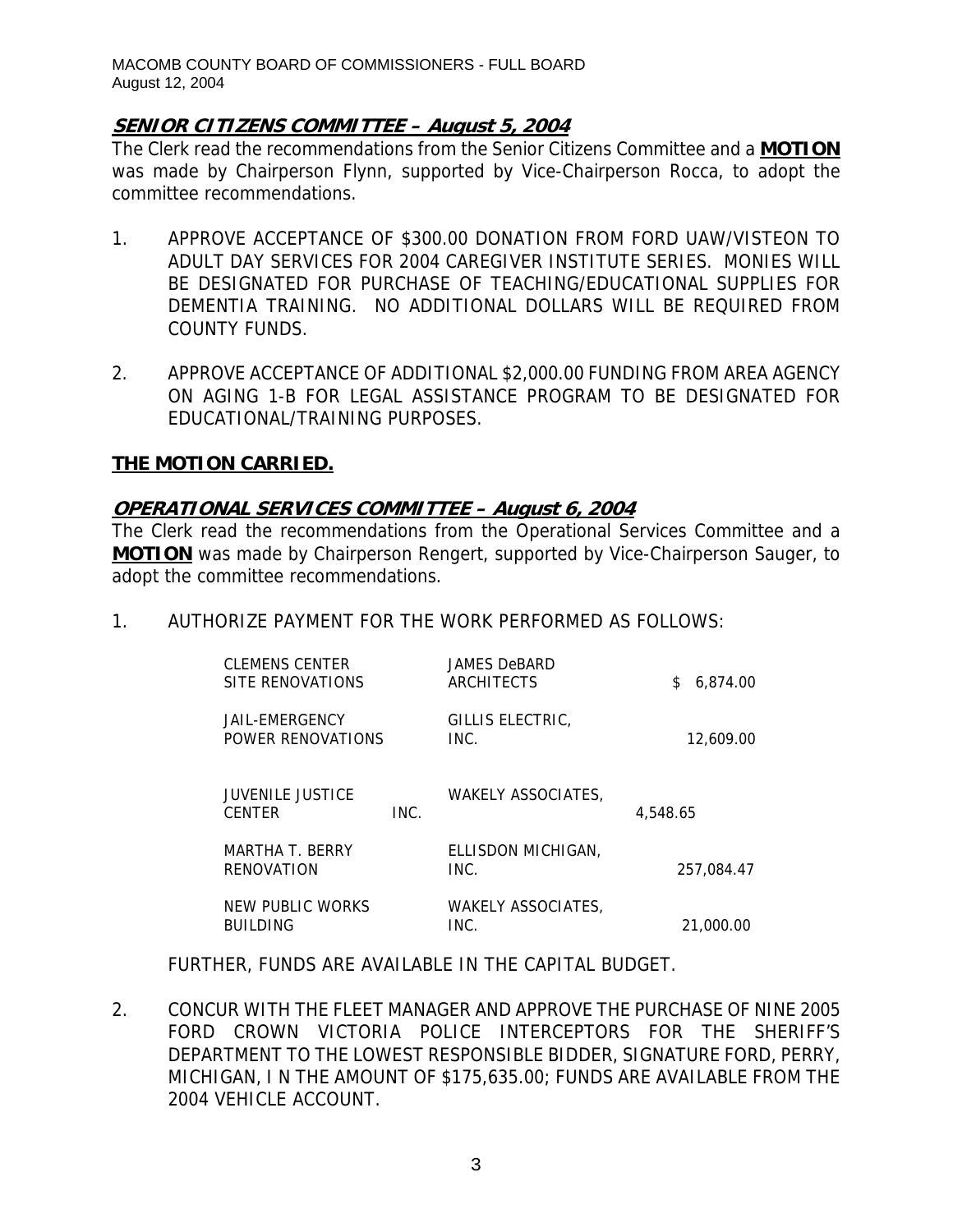- 3. CONCUR WITH THE PURCHASING MANAGER AND APPROVE THE PURCHASE AND INSTALLATION OF A PUBLIC ADDRESS SYSTEM FOR MSU EXTENSION DEPARTMENT TO THE LOWEST RESPONSIBLE VENDOR, SOUND ENGINEERING, IN THE AMOUNT OF \$17,750.00; FUNDS ARE AVAILABLE FROM THE 2004 FURNITURE AND EQUIPMENT BUDGET.
- 4. APPROVE CHANGE ORDER BULLETIN #62 FROM PSI AND WAKELY ASSOCIATES REGARDING THE JUVENILE JUSTICE CENTER, WHICH ENTAILS THE ADDITION OF TWO DOOR WALLS AND DOORS AND SUBSTITUTING A SECURITY DOOR FOR AN EXISTING PUSHBAR EXIT DOOR, AT A COST NOT TO EXCEED \$115,000.00.

### **THE MOTION CARRIED.**

## **PLANNING AND ECONOMIC DEVELOPMENT COMMITTEE – August 6, 2004**

The Clerk read the recommendation from the Planning and Economic Development Committee and a **MOTION** was made by Chairperson Walsh, supported by Commissioner Brandenburg, to adopt the committee recommendation.

1. AUTHORIZE A CONTRACT BETWEEN THE COUNTY OF MACOMB AND THE FAIR HOUSING CENTER OF METROPOLITAN DETROIT FOR \$17,200.00 TO PREPARE AN ANALYSIS OF IMPEDIMENTS TO FAIR HOUSING FOR THE URBAN COUNTY OF MACOMB. FUNDING IS AVAILABLE IN THE COMMUNITY DEVELOPMENT BLOCK GRANT FUND.

**THE MOTION CARRIED,** with Commissioner Fraschetti voting **NO**.

### **PERSONNEL COMMITTEE – August 9, 2004**

The Clerk read the recommendations from the Personnel Committee and a **MOTION** was made by Chairperson Mijac, supported by Vice-Chairperson Doherty, to adopt the committee recommendations.

1. RECONFIRM THE FOLLOWING VACANCIES:

| 1. (1) CASE MANAGER II      | COMMUNITY MENTAL HEALTH            |
|-----------------------------|------------------------------------|
| 2. (2) THERAPIST II'S       | COMMUNITY MENTAL HEALTH            |
| 3. (1) ACCOUNT CLERK III    | COUNTY CLERK/REGISTER OF DEEDS     |
| 4. (1) ENVIRONMENTALIST III | <b>HEALTH</b>                      |
| 5. (1) W.I.C. DIETITIAN     | <b>HEALTH</b>                      |
| 6. (1) ACCOUNT CLERK IV     | <b>MCCSA</b>                       |
| 7. (1) HOUSEKEEPER I/II     | <b>FACILITIES &amp; OPERATIONS</b> |
| 8. (1) DIVISION DIRECTOR,   |                                    |
| ENVIRONMENTAL HEALTH        |                                    |
| <b>SERVICES</b>             | <b>HFAITH</b>                      |
| 9. (1) ADMINISTRATIVE       |                                    |
| <b>SECRETARY</b>            | <b>TREASURER</b>                   |
|                             |                                    |

2. APPROVE THE RECLASSIFICATION OF ONE VACANT ACCOUNT CLERK IV POSITION TO ONE DATA MAINTENANCE CLERK POSITION AT THE MACOMB COUNTY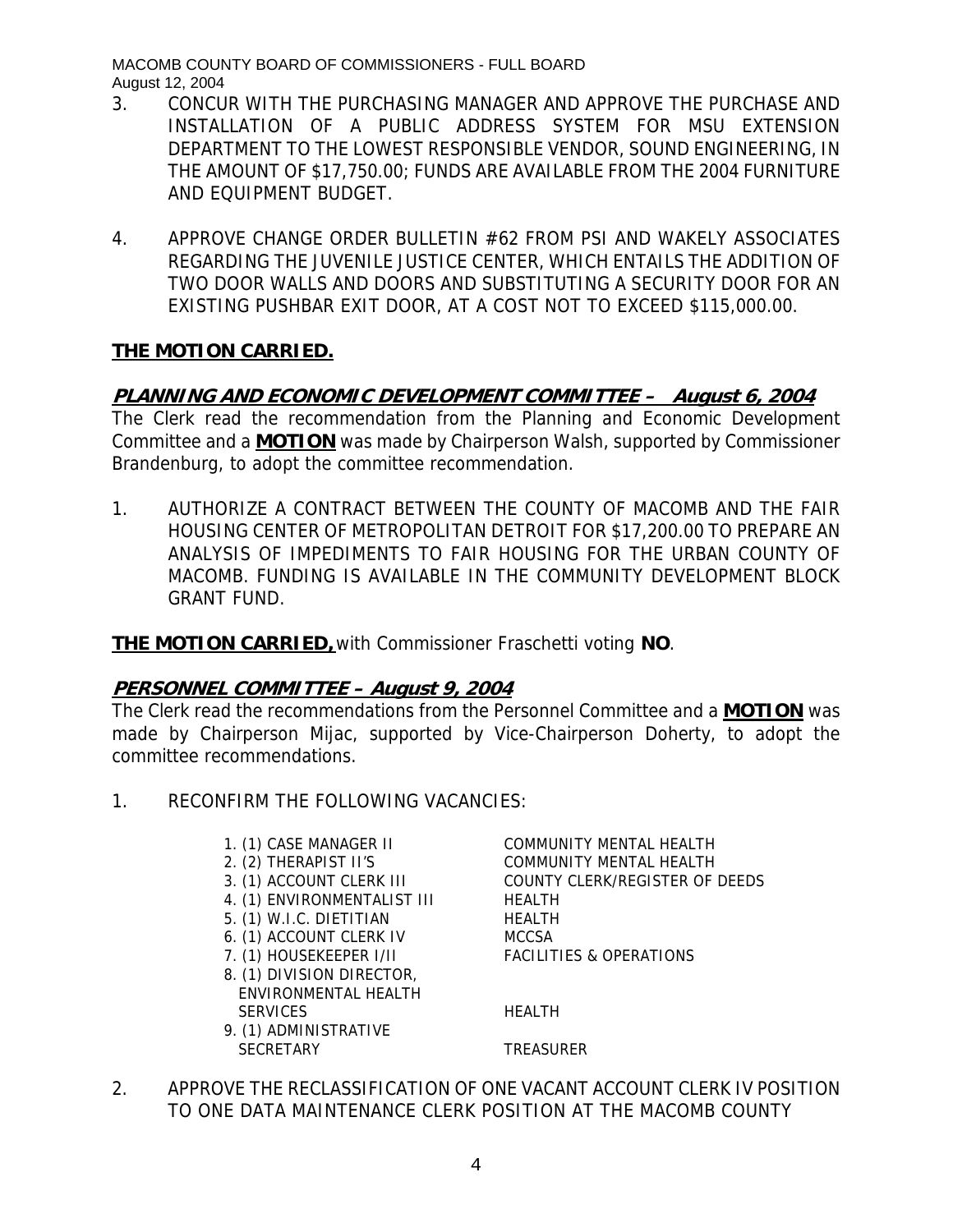COMMUNITY SERVICES AGENCY AND RECONFIRM THIS VACANCY DUE TO THE RETIRMENT OF STEPHANIE MEIROW.

- 3. APPROVE A DEFERRED RETIREMENT OPTION PROGRAM (DROP) FOR THE POLC CAPTAINS, CHIEF OF STAFF AND JAIL ADMINISTRATOR BARGAINING UNIT.
- 4. APPROVE A DEFERRED RETIREMENT OPTION PROGRAM (DROP) FOR THE POLC COMMAND OFFICERS BARGAINING UNIT.

# **THE MOTION CARRIED.**

# **JUSTICE & PUBLIC SAFETY COMMITTEE – August 9, 2004**

The Clerk read the recommendation from the Justice and Public Safety Committee and a **MOTION** was made by Chairperson DiMaria, supported by Vice-Chairperson Fraschetti, to adopt the committee recommendation.

1. AUTHORIZE THE MACOMB COUNTY SHERIFF'S OFFICE TO PREPARE A REQUEST FOR PROPOSAL AND BID TO CONDUCT A STUDY ON THE FEASIBILITY OF CONSOLIDATED DISPATCH SERVICES FOR CLINTON TOWNSHIP POLICE AND FIRE, MOUNT CLEMENS POLICE AND FIRE, NEW BALTIMORE POLICE AND THE MACOMB COUNTY SHERIFF'S OFFICE.

## **THE MOTION CARRIED.**

# **BUDGET COMMITTEE – August 10, 2004**

The Clerk read the recommendations from the Budget Committee and a **MOTION** was made by Chairperson Kolakowski, supported by Vice-Chairperson Sessa, to adopt the committee recommendations.

- 1. APPROVE A REQUEST BY THE MACOMB COUNTY COMMUNITY MENTAL HEALTH SERVICES BOARD TO AMEND THE 2004 COUNTY BUDGET FOR MENTAL HEALTH TO INCLUDE THE RECLASSIFICATION REQUEST OF (1) FTE ADMINISTRATIVE ASSISTANT IV POSITION TO (1) FTE PROGRAM DIRECTOR POSITION (CORPORATE COMPLIANCE OFFICER).
- 2. APPROVE JAIL POPULATION SPECIALIST JOB DESCRIPTION TO ENABLE THE POSTING PROCESS TO BEGIN. FUNDING FOR THESE POSITIONS HAS BEEN PREVIOUSLY SECURED WITHIN THE 2004-05 COMMUNITY CORRECTIONS BUDGET. FURTHER, TO ADD SKILL SET IN THE JOB DESCRIPTION – IDENTIFY MENTAL HEALTH ISSUES THAT ARE COORDINATED WITH THE MENTAL HEALTH DIVERSION PROGRAM OF THIS COUNTY.
- 3. APPROVE "MENTAL HEALTH JAIL REDUCTION PROGRAM" GRANT IN THE AMOUNT OF \$340,464.00 PENDING APPROVAL OF THE STATE ADMINISTRATIVE BOARD. NO MATCHING FUNDS ARE REQUIRED.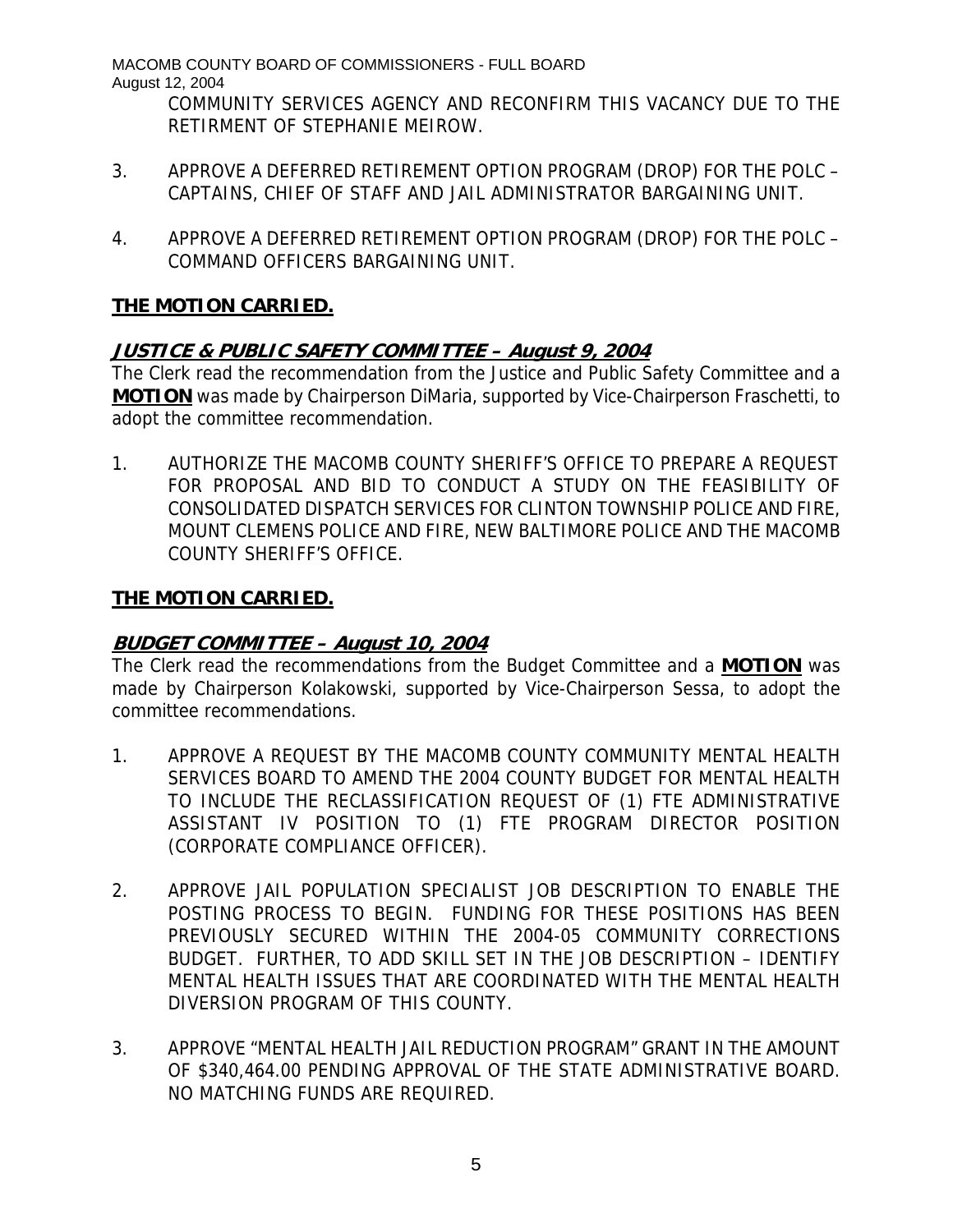- 4. AWARD BID 19-04 FOR GovDelivery E-MAIL SUBSCRIPTION MANAGEMENT SERVICES FROM GovDocs AT A ONE-TIME SETUP CHARGE OF \$26,030.00 AND AN ANNUAL SUPPORT FEE OF \$31,200.00 FUNDING IS AVAILABLE IN THE CONTINGENCY ACCOUNT.
- 5. AUTHORIZE MANAGEMENT INFORMATION SERVICES DIRECTOR, AS SPECIFIED IN ATTACHED CORRESPONDENCE, TO SECURE A CONTRACTOR FOR THE PURPOSE OF PROVIDING ORACLE DATABASE ADMINISTRATION SUPPORT BETWEEN SEPTEMBER 13, 2004 AND DECEMBER 28, 2004, AT A COST NOT TO EXCEED \$31,080.00. FUNDING IS AVAILABLE IN THE EXISTING MIS BUDGET.
- 6. APPROVE THE CONNECTION OF THE WERTZ BUILDING TO THE COUNTY FIBER OPTIC NETWORK AT A COST OF \$77,011.21 AND AMEND THE CURRENT CAPITAL PROJECTS BUDGET.
- 7. APPROVE RECOMMENDATION TO SUPPORT ALLOCATION OF \$10,000.00 FOR STAFF TO CONTINUE CLERICAL SUPPORT FOR FAMILY INDEPENDENCE AGENCY – GRANDPARENTS RAISING GRANDCHILDREN GRANT. FUNDING IS AVAILABLE IN THE CONTINGENCY ACCOUNT.
- 8. APPROVE "OPTION A" TO SUPPORT, DEVELOP AND PRINT THE 2005 BUSINESS DISCOUNT DIRECTORY AT A COST NOT TO EXCEED \$26,000.00. PROCESS FOR BIDDING AND PURCHASE OF NECESSARY SUPPLIES WILL FOLLOW GENERAL COUNTY PROTOCOL. FURTHER, THAT THE \$10.00 PARTICIPATION FEE TO OFFSET THE PRINTING COSTS OF THE DIRECTORY BE CHANGED TO \$20.00. FUNDING IS AVAILABLE IN THE CONTINGENCY ACCOUNT.
- 9. AUTORIZE THE MACOMB COUNTY DEPARTMENT OF PLANNING AND ECONOMIC DEVELOPMENT TO BE A PARTICIPANT IN THE SEMCOG SPONSORED 2005 REGIONAL DIGITAL ORTHOIMAGERY PROJECT AT A COST NOT TO EXCEED \$56,000.00. FUNDING IS AVAILABLE IN THE CONTINGENCY ACCOUNT.
- 10. ALLOW THE JUVENILE JUSTICE CENTER TO PURCHASE A WALK THROUGH METAL DETECTOR FOR INSTALLATION IN THE NEW FACILITY AT A COST NOT TO EXCEED \$2,600.00 AND FOUR (4) SUPER WANT HANDHELD METAL DETECTORS AT A COST OF \$199.99 FOR EACH UNIT. FUNDING IS AVAILABLE IN THE CAPITAL IMPROVEMENT FUND.

# **THE MOTION CARRIED.**

# **LEGISLATIVE & ADMINISTRATIVE SERVICES COMMITTEE – August 10, 2004**

The Clerk read the recommendations from the Legislative and Administrative Services Committee and a **MOTION** was made by Chairperson Szczepanski, supported by Vice-Chairperson Hill, to adopt the committee recommendations.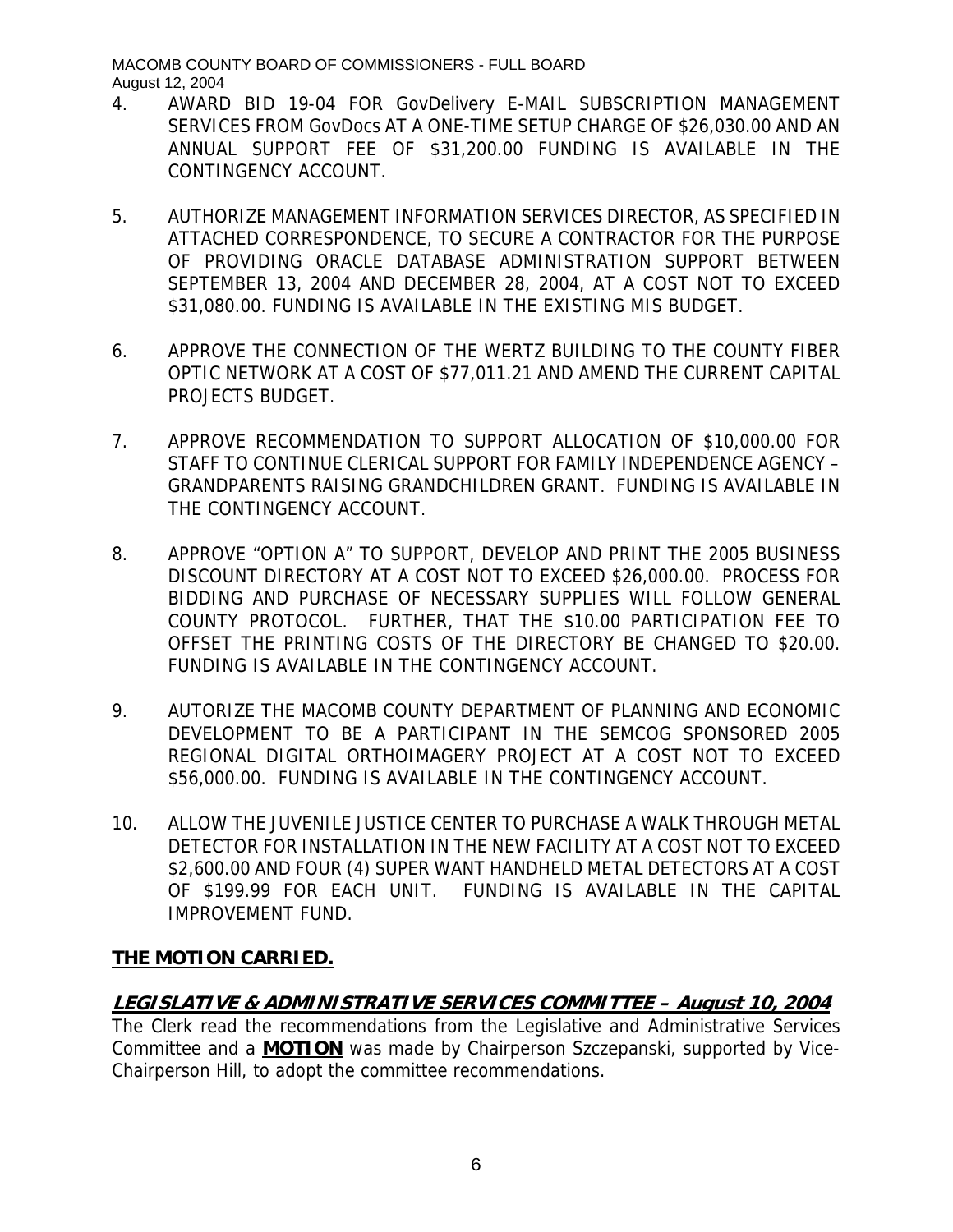MACOMB COUNTY BOARD OF COMMISSIONERS - FULL BOARD August 12, 2004 Commissioner's Sessa, Brandenburg, Szczepanski and Kramer asked their **NO** votes be recorded. There were **NO** objections.

Commissioner Sessa asked to separate Motion #4. There were **NO** objections.

A vote was taken on the following:

- 1. APPROVE THE CREATION OF THE MACOMB COUNTY OFFICE OF PUBLIC AFFAIRS.
- 2. APPROVE THE FOLLOWING MISCELLANEOUS DEPARTMENT REQUESTS:

ONE PERSONAL COMPUTER, ONE MS OFFICE STANDARD BUSINESS SOFTWARE LICENSE AND ONE GROUPWISE LICENSE FOR THE BOARD OF COMMISSIONERS OFFICE AT A COST NOT TO EXCEED \$1,606.50; FUNDING IS AVAILABLE IN THE CAPITAL IMPROVEMENT FUND – MIS EQUIPMENT ACCOUNT;

ONE PERSONAL COMPUTER, ONE MS OFFICE STANDARD BUSINESS SOFTWARE LICENSE, AND ONE GROUPWISE LICENSE FOR HUMAN RESOURCES AT A COST NOT TO EXCEED \$1,606.50; FUNDING IS AVAILABLE IN THE CAPITAL IMPROVEMENT FUND – MIS EQUIPMENT ACCOUNT;

ONE STANDARD DESKTOP PC, ONE MS OFFICE BUSINESS SOFTWARE, ONE GROUPWISE SOFTWARE LICENSE, AND ONE DESKTOP PRINTER FOR MARTHA T. BERRY MEDICAL FACILITY AT A COST NOT TO EXCEED \$2,195.49; FUNDING IS AVAILABLE IN THE CAPITAL IMPROVEMENT FUND – MIS EQUIPMENT ACCOUNT;

ONE LAPTOP COMPUTER FOR THE MIS NETWORK STAFF AT A COST NOT TO EXCEED \$2,102.00; FUNDING IS AVAILABLE IN THE MIS CAPITAL EQUIPMENT BUDGET; AND

FIVE STANDARD DESKTOP COMPUTERS AND ONE LASER JET PRINTER AT A COST NOT TO EXCEED \$7,563.00; FUNDING IS AVAILABLE IN THE SHERIFF DEPARTMENT COMMUNITY CORRECTIONS NEW EQUIPMENT FUND.

3. AWARD BID 18-04 FOR THE PURCHASE OF ONE FAX SERVER SYSTEM TO STREEM COMMUNIICATION AT A COST NOT TO EXCEED \$79,562.21 AND THREE STANDARD LAPTOPS WITH STANDARD MS OFFICE AND GROUPWISE SOFTWARE FOR THE PUBLIC HEALTH DEPARTMENT AT A COST NOT TO EXCEED \$8,407.00; FUNDING IS AVAILABLE IN THE HEALTH DEPARTMENT BIO-TERRORISM GRANT FUNDS.

### **THE MOTION CARRIED.**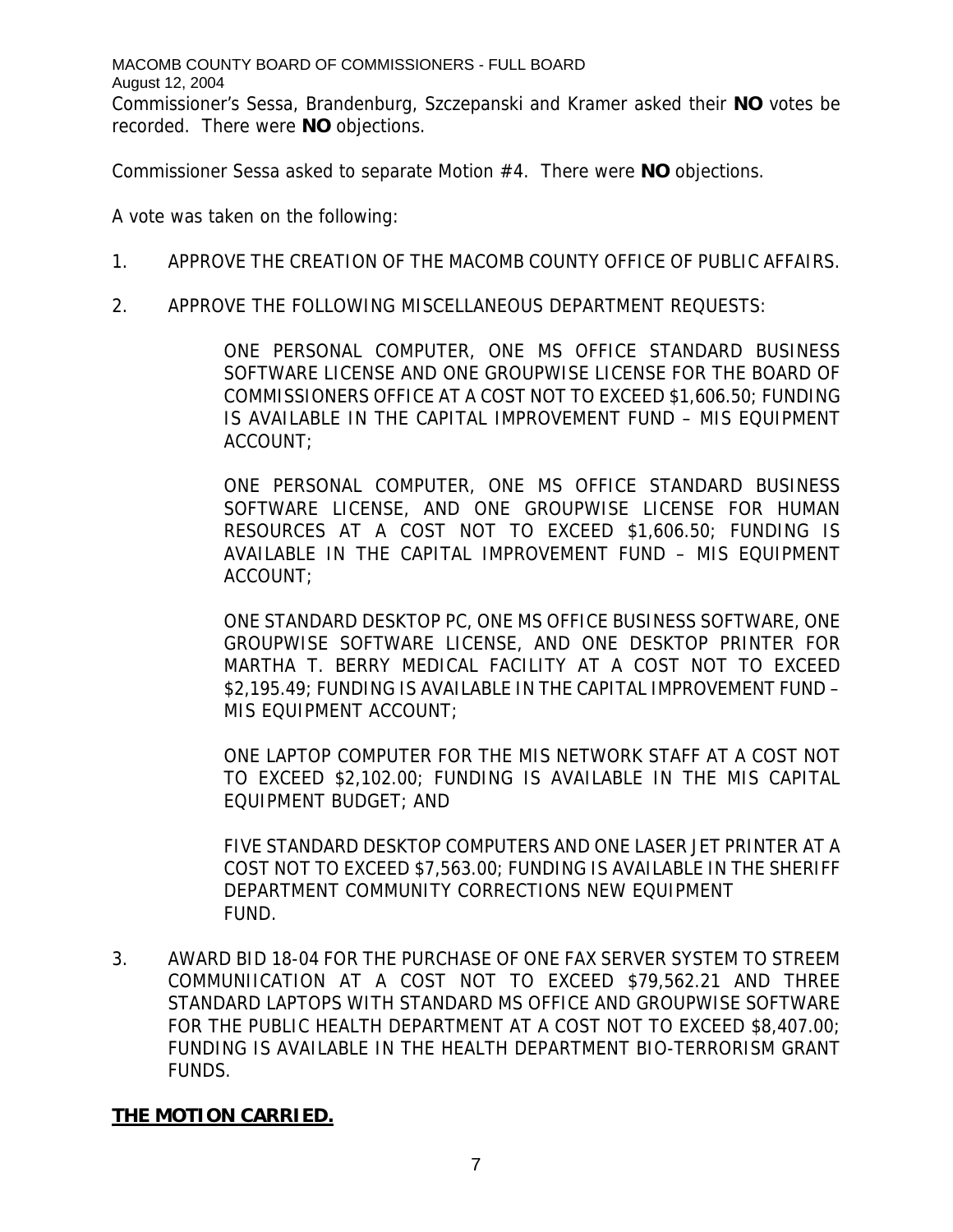### **SEPARATED MOTION**

4. APPROVE THE CONCEPT OF SITING A WIRELESS ANTENNA ON TOP OF THE COUNTY BUILDING FOR THE PURPOSE OF WIRELESS BROADBAND ACCESS AS RECOMMENDED IN THE BOARD ADOPTED 2003 LINK MACOMB (LINK MICHIGAN) FINAL REPORT AND FURTHER TO RETURN TO THE BOARD WITH DETAILS ON LEASING AGREEMENT IF MBDA BACKED FINANCING IS SECURED BY THE APPLICANT WIRELESS/ISP.

Commissioners Sessa asked through the chair to Cyntia Zerkowski which building this antenna would go on.

Cyntia indicated the county building.

### **THE MOTION CARRIED.**

### **FINANCE COMMITTEE – August 11, 2004**

The Clerk read the recommendation from the Finance Committee and a **MOTION** was made by Chairperson Revoir, supported by Vice-Chairperson Slinde, to adopt the committee recommendation.

Commissioner's Szczepanski and Brandenburg asked their **NO** vote be recorded on payment of the bill for contraceptives. There were **NO** objections.

- 1. APPROVE THE MONTHLY BILLS (WITH CORRECTIONS, DELETIONS AND/0R ADDENDA) AND AUTHORIZE PAYMENT; FURTHER, TO APPROVE THE PAYROLL IN THE TOTAL AMOUNT OF \$10,123,079.32, WITH NECESSARY MODIFICATIONS TO THE APPROPRIATIONS.
- 2. CONCUR IN THE RECOMMENDATION OF CORPORATION COUNSEL REGARDING THE CASE OF CUNNINGHAM V MACOMB COUNTY, ET AL.

### **THE MOTION CARRIED.**

### **HEALTH SERVICES COMMITTEE – August 11, 2004**

The Clerk read the recommendations from the Health Services Committee and a **MOTION** was made by Chairperson DeSaele, supported by Vice-Chairperson Haggerty, to adopt the committee recommendations.

Commissioner Doherty asked to separate Motion #1 and #4. There were **NO** objections.

A vote was taken on the following:

2. AUTHORIZE MACOMB COUNTY HEALTH DEPARMTENT TO INVESTIGATE THE FEASIBILITY OF USING HEALTH DEPARTMENT RESOURCES TO FACILITATE PROPER DISPOSAL OF UNWANTED PRESCRIPTION MEDICATIONS.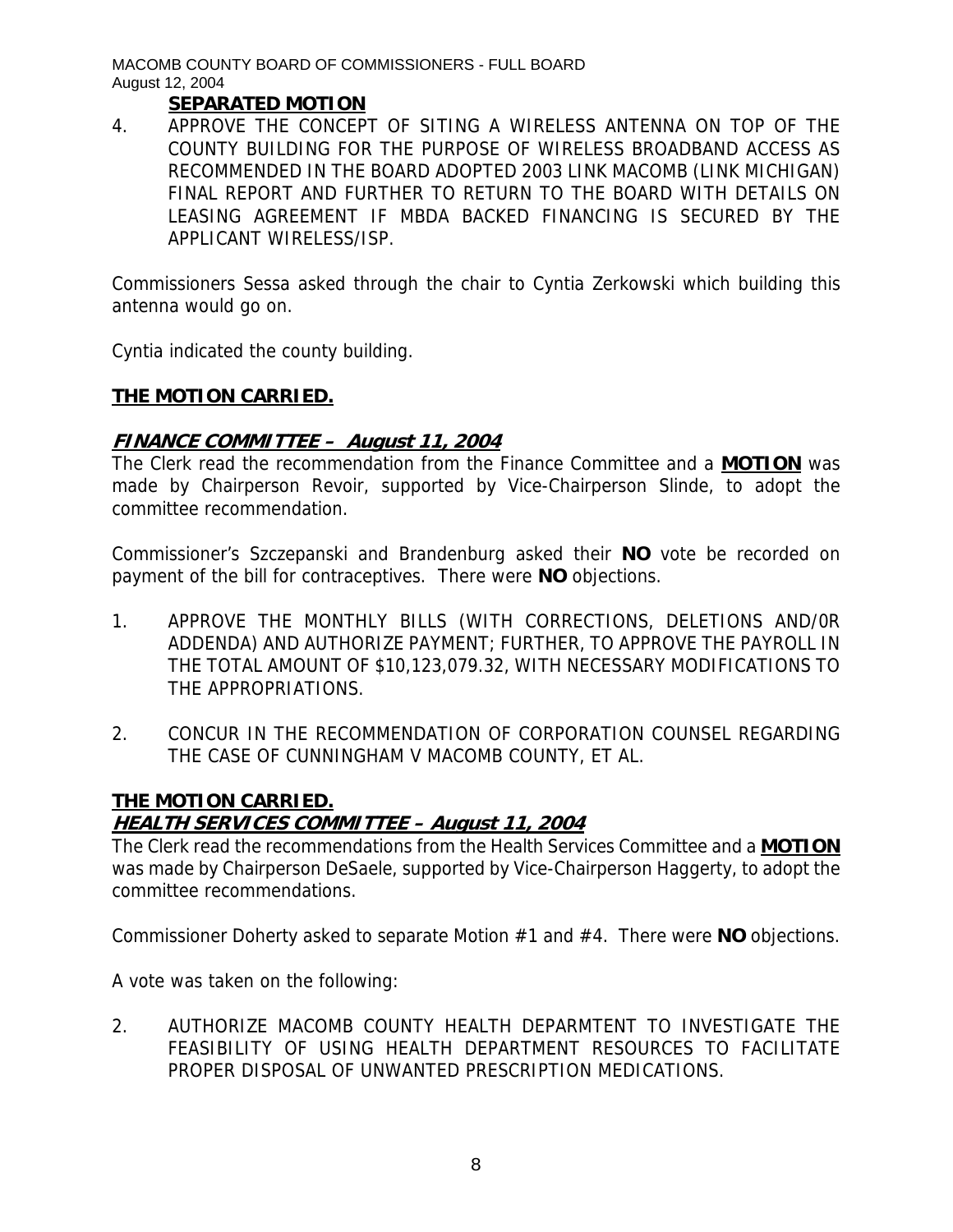3. AUTHORIZE THE HEALTH DEPARTMENT TO APPLY FOR VARIOUS FOUNDATION GRANTS TO SUPPORT AND EXPAND THE ACTIVITIES OF ITS HEALTHY KIDS, HEALTHY FUTURES COALITION.

### **THE MOTION CARRIED.**

### **SEPARATED MOTION**

1. APPROVE FUNDING IN THE AMOUNT OF \$25,000 TO THE MACOMB COUNTY CHILD ADVOCACY CENTER (CARE HOUSE).

### **THE MOTION CARRIED.**

### **SEPARATED MOTION**

4. AUTHORIZE THE HEALTH AND PURCHASING DEPARTMENT TO SOLICIT BIDS FOR EMERGENCY GENERATORS AT HEALTH DEPARTMENT FACILITIES.

#### **THE MOTION CARRIED.**

### **RESOLUTIONS/TRIBUTES**

A **MOTION** was made by Commissioner Revoir, supported by Commissioner Kramer, to adopt the Resolutions and Tributes in their entirety.

- Res. No. 04-82 Commending Jacqueline Noonan Recipient of 2004 Alexander Macomb Citizens of the Year Award (offered by board Chair White; **ADD DeSaele**, recommended by Community Services Committee on 8/5/04)
- Res. No. 04-81 Commending Robert Milewski Recipient of 2004 Alexander Macomb Citizens of the Year Award (offered by Board Chair White; recommended by Community Services Committee on 8/5/04)
- Res. No. 04-83 Commending Moscone Family Recipients of 2004 Donna Greco Issa Family of the Year Award (offered by Board chair White; recommended by Community Services Committee on 8/5/04)
- Res. No. 04-84 Honoring Mary Rose Ritchey  $100<sup>th</sup>$  birthday (offered by Brandenburg; recommended by Community Services Committee on 8/5/04)
- Res. No. 04-85 Commending Christine Antoskiewicz, Program Director and Administrator of Juvenile Court – Retirement (offered by Flynn, Rocca and White; recommended by Community Services Committee on 8/5/04)
- Res. No. 04-86 Proclaiming the Fourth Monday of Every September, Starting September 27, 2004 as "Family Day – A Day to Eat Dinner with Your Children" in Macomb County (offered by board Chair White;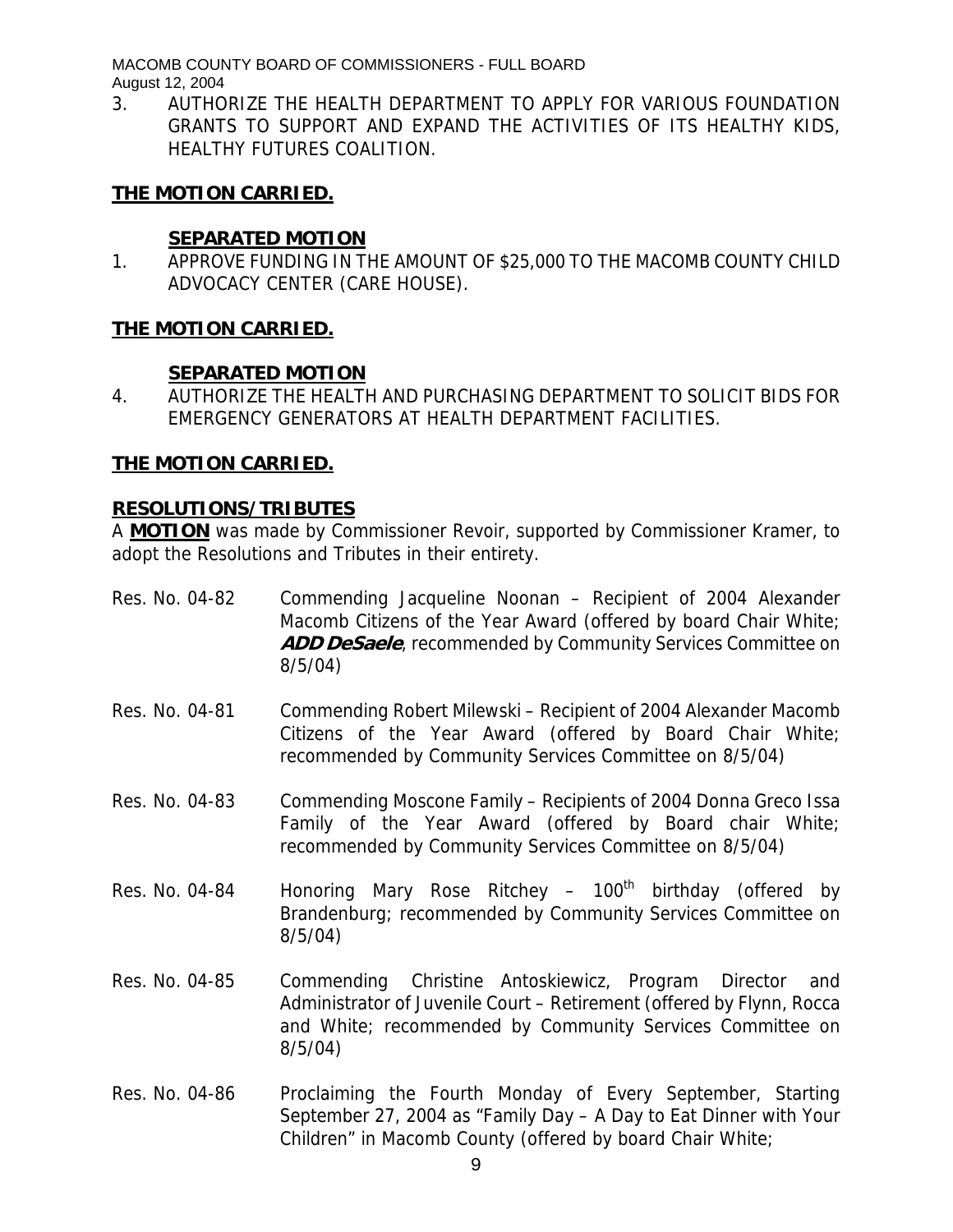recommended by Community Services Committee on 8/5/04)

- Res. No. 04-87 Commending Kenneth Arini Eagle Scout (offered by Kennard; recommended by Community Services Committee on 8/5/04)
- Res. No. 04-96 Celebrating "The Next 25 Years" with the official Opening of Turning Point's New Outreach Offices and Second Hand Rose store (offered by White at Full Board 8/12/04)

### **APPOINTMENTS**

# a) **FRIEND OF THE COURT CITIZENS ADVISORY COMMITTEE**

A **MOTION** was made by Commissioner Kramer, supported by Commissioner Sypniewski, to appoint Denise Griener to the Friend of the Court Citizens Advisory Committee unexpired term – present thru 12/31/04, and the **MOTION CARRIED**.

### b) **HOSPITAL FINANCE AUTHORITY BOARD**

A **MOTION** was made by Commissioner Slinde, supported by Commissioner Walsh, to reappoint Commissioner Revoir, to the Hospital Finance Authority Board (5 year term) beginning immediately and expiring on June 30, 2009, and the **MOTION CARRIED.**

### c) **VETERANS AFFAIRS COMMISSION – WWII REPRESENTATIVE**

| <b>BROWN</b> | <b>BUCHMAN</b> |   | <b>SERGEANT</b>   | <b>WHITE</b> |
|--------------|----------------|---|-------------------|--------------|
| X            |                |   |                   |              |
| X            |                |   |                   |              |
| X            |                |   |                   |              |
|              |                | Χ |                   |              |
| X            |                |   |                   |              |
| X            |                |   |                   |              |
| X            |                |   |                   |              |
| X            |                |   |                   |              |
| X            |                |   |                   |              |
|              | Χ              |   |                   |              |
| X            |                |   |                   |              |
| X            |                |   |                   |              |
| X            |                |   |                   |              |
| X            |                |   |                   |              |
| X            |                |   |                   |              |
| X            |                |   |                   |              |
| X            |                |   |                   |              |
| X            |                |   |                   |              |
| Χ            |                |   |                   |              |
|              |                |   |                   | Χ            |
| Χ            |                |   |                   |              |
| Χ            |                |   |                   |              |
| Χ            |                |   |                   |              |
|              |                |   | FLOWER PELLEGRINO |              |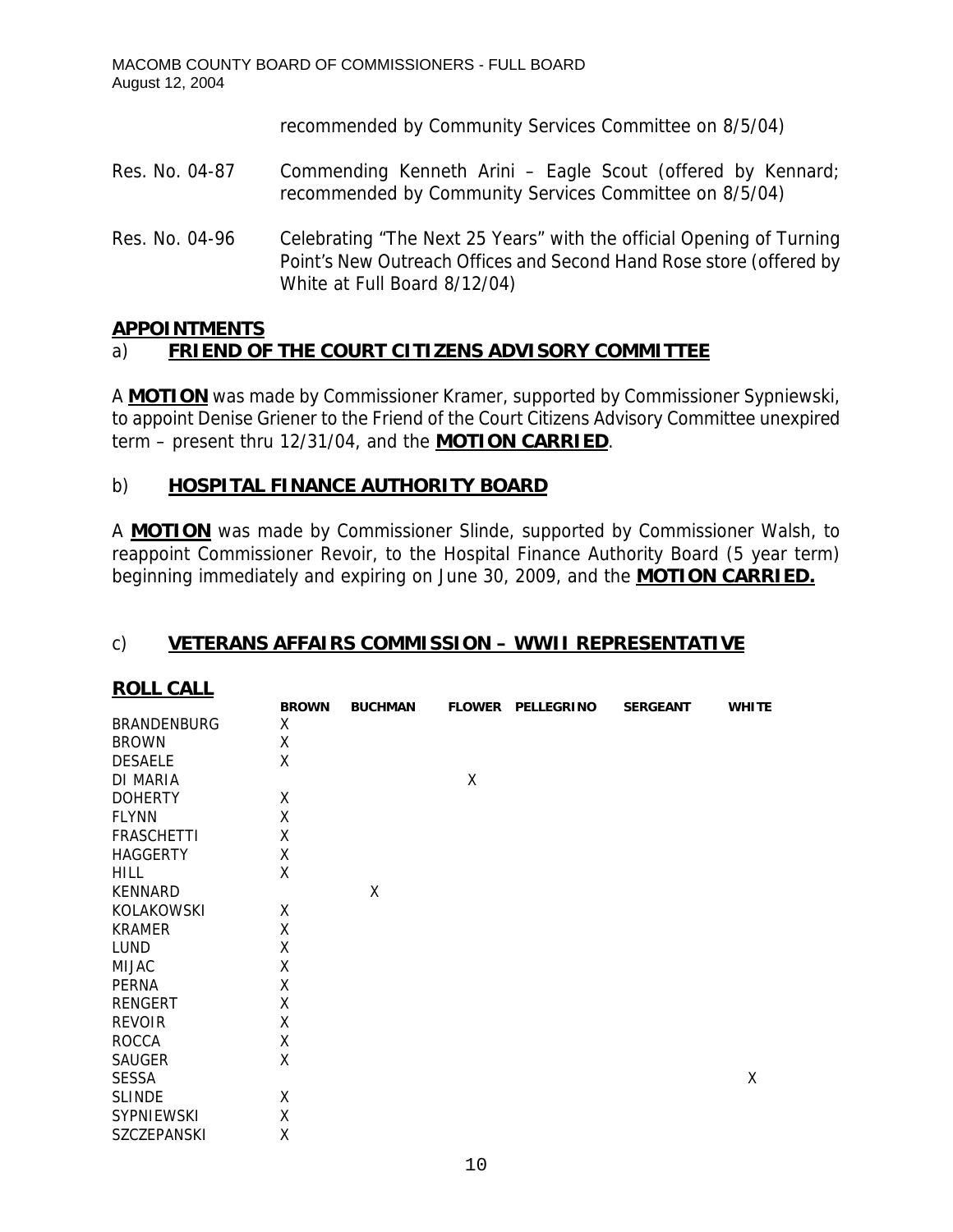| <b>VOSBURG</b> | $\cdots$ |   |          |  |
|----------------|----------|---|----------|--|
| <b>WALSH</b>   |          | ∧ |          |  |
| <b>WHITE</b>   |          |   | $\cdots$ |  |
| <b>TOTAL</b>   | 21       | ີ |          |  |

### **HENRY C. BROWN APPOINTED TO THE VETERANS AFFAIRS COMMISSION-WWII REPRESENTATIVE FOUR-YEAR TERM ENDING JULY 31, 2008.**

#### **NEW BUSINESS**

Commissioner Rengert reminded everyone the Armada Fair, Romeo Peach Festival, and the Richmond Good Old Days are all coming up in the north end of the county.

Commissioner Doherty announced the Sunflower Festival in Warren this weekend south of 11 Mile on Ryan sponsored by the Ukrainian Cultural Center.

Commissioner Kramer announced the Huron Pointe Sportsman Association sponsors a yearly event called Heritage Days and is scheduled for Sunday, the 29<sup>th</sup> of August 7:00  $a.m. - 6:00 p.m.$ 

Commissioner DeSaele reminded everyone that Bath City Week is coming up August 27<sup>th</sup> in Mt. Clemens and the newly formed Historical Commission will be there as well as the lobby of the Administration Building being open for people to come in and see the historical pictures on display.

### **PUBLIC PARTICIPATION**

### **James Goldwater, 19346 Brandt, Roseville**

Spoke regarding the primary election and would hate to see the primary election eliminated. Spoke in support of the nurses at Mt. Clemens General Hospital. He also wanted to send his condolences to the Sabaugh family.

### **Mitchell Myslakowski, 33240 School Section Road, Richmond**

Indicated there are a lot of problems with the SMART bus system. Mechanics are not tested or certified. There are too many managers and not enough certified mechanics.

### **ROLL CALL ATTENDANCE**

| Danny Sypniewski      | District 1  |
|-----------------------|-------------|
| Marvin Sauger         | District 2  |
| Phillip A. DiMaria    | District 3  |
| Mike Walsh            | District 4  |
| Susan L. Doherty      | District 5  |
| Joan Flynn            | District 6  |
| Sue Rocca             | District 7  |
| Diana J. Kolakowski   | District 8  |
| Robert Mijac          | District 9  |
| <b>Philis DeSaele</b> | District 10 |
| Ed Szczepanski        | District 11 |
| Peter J. Lund         | District 12 |